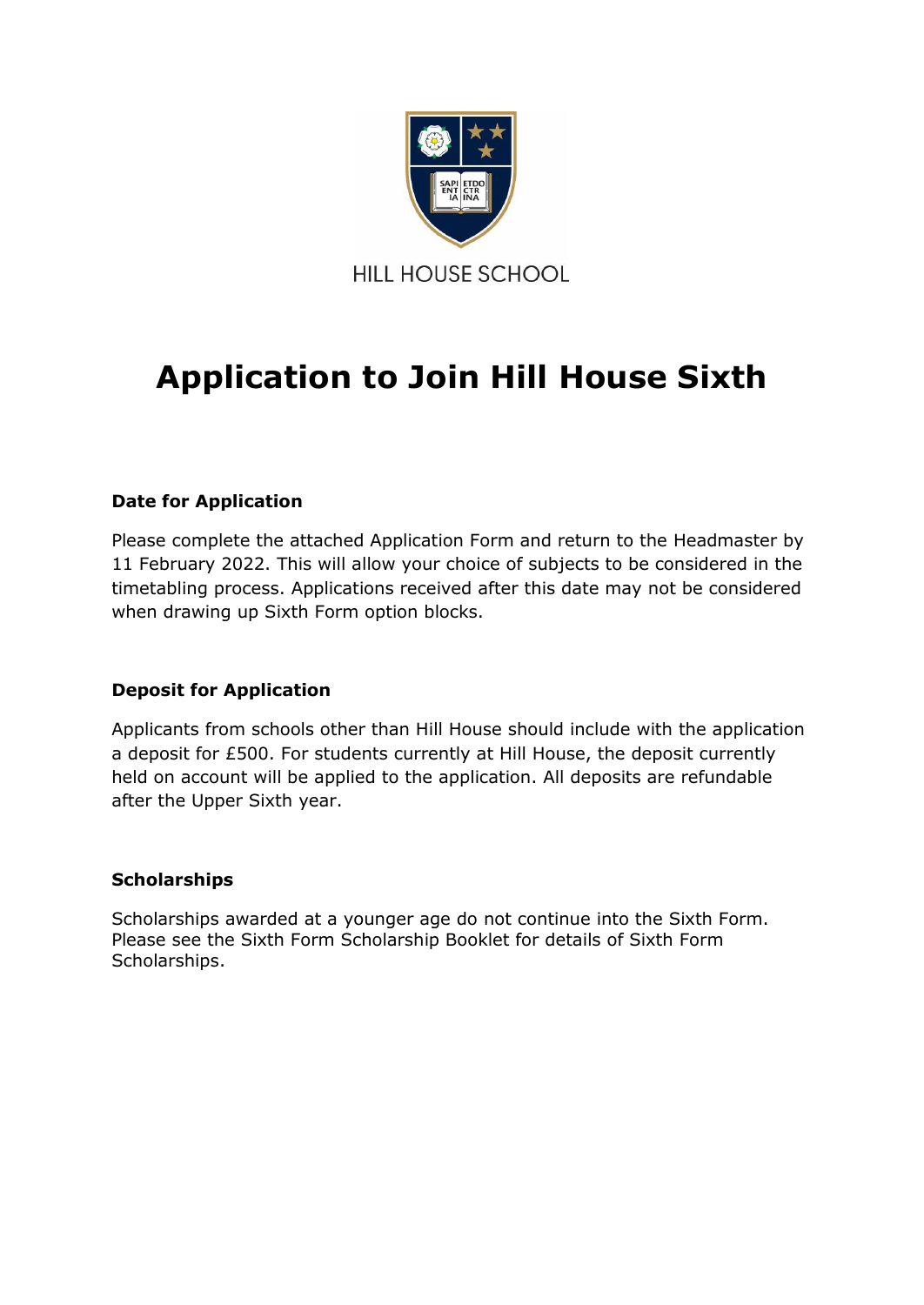# **Application to Join Hill House Sixth**

| <b>Personal Details</b> |  |
|-------------------------|--|
| <b>Name</b>             |  |
| <b>Date of Birth</b>    |  |
| <b>Address</b>          |  |
| <b>Telephone Number</b> |  |
| <b>Present School</b>   |  |

### **GCSE Subjects**

Please enter all subjects you are studying, together with predicted grades

| <b>Subject</b> | Grade | <b>Subject</b> | Grade | <b>Subject</b> | Grade |
|----------------|-------|----------------|-------|----------------|-------|
|                |       |                |       |                |       |
|                |       |                |       |                |       |
|                |       |                |       |                |       |
|                |       |                |       |                |       |
|                |       |                |       |                |       |
|                |       |                |       |                |       |
|                |       |                |       |                |       |
|                |       |                |       |                |       |

## **A Level Choice**

Please indicate in order of preference the subjects you wish to study. Final decisions will not be made on subject choice until after GCSE results, but combinations not indicated may not be possible.

1

2

3

4